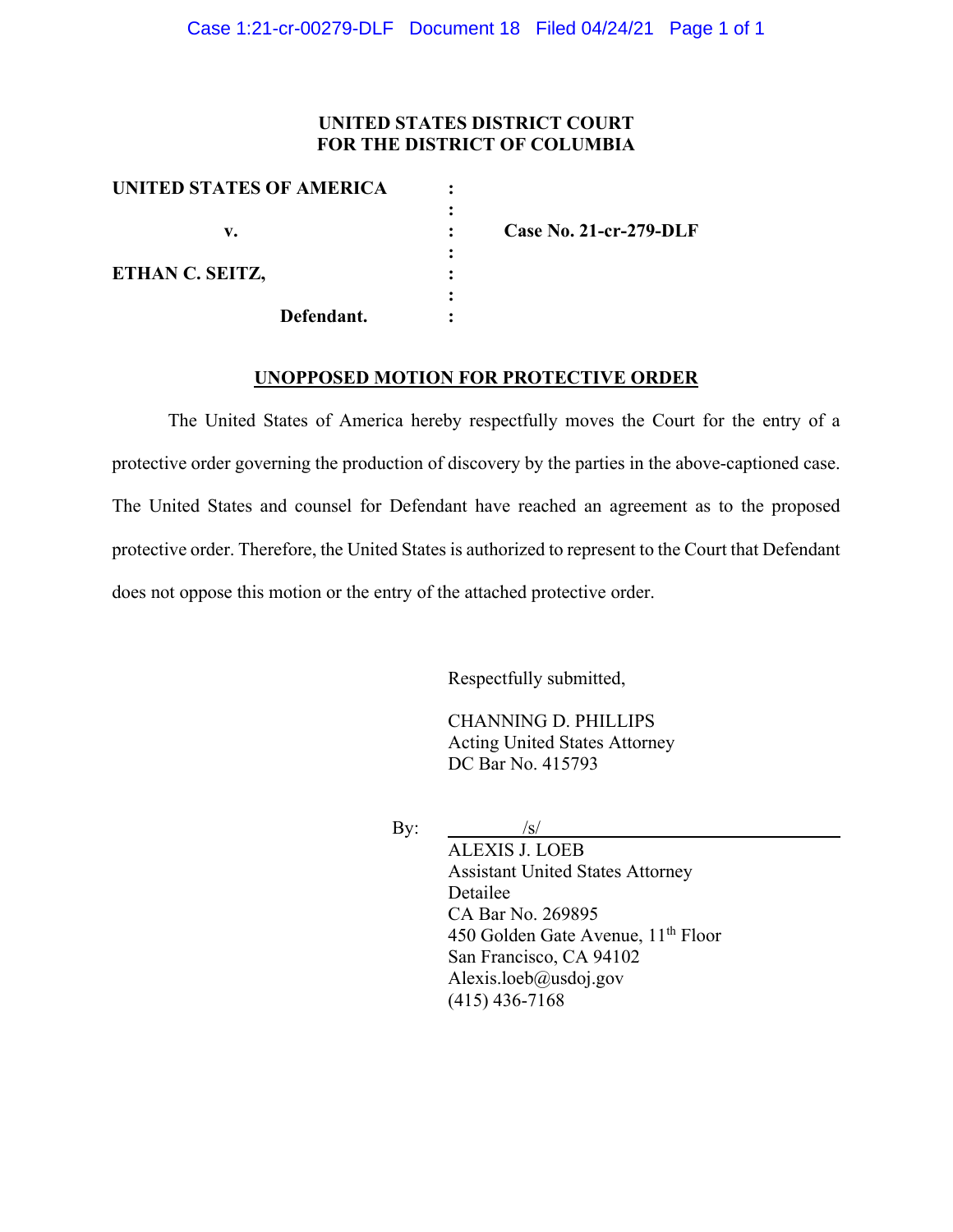### **UNITED STATES DISTRICT COURT FOR THE DISTRICT OF COLUMBIA**

| Case No. $21$ -cr- $279$ -DLF |
|-------------------------------|
|                               |
|                               |
|                               |

### **PROTECTIVE ORDER GOVERNING DISCOVERY**

To expedite the flow of discovery material between the parties and adequately protect the

United States' legitimate interests, it is, pursuant to the Court's authority under Fed. R. Crim. P.

16(d)(1) and with the consent of the parties, ORDERED:

1. **Materials Subject to this Order.** This Order governs materials provided by the

United States at any stage of discovery during this case and which the United States has

identified as either "Sensitive" or "Highly Sensitive." Examples of materials that the United

States may designate as "Sensitive" or "Highly Sensitive" pursuant to this Order include but are

not limited to:

- a. Personal identity information as identified in Rule 49.1 of the Federal Rules of Criminal Procedure, as well as telephone numbers, email addresses, driver's license numbers, and similar unique identifying information;
- b. Information regarding the government's confidential sources;
- c. Information that may jeopardize witness security;
- d. Contact information for, photographs of, and private conversations with individuals that do not appear to be related to the criminal conduct in this case;
- e. Medical or mental health records;
- f. Sources and methods law-enforcement officials have used, and will continue to use, to investigate other criminal conduct related to the publicly filed charges;
- g. Surveillance camera footage from the U.S. Capitol Police's extensive system of cameras on U.S. Capitol grounds;<sup>1</sup>

 $1$  To be clear, this does not include footage from body worn cameras from other police departments that responded on January 6, 2021, the vast amount of which the United States will *not* designate as Sensitive or Highly Sensitive. (Body worn camera footage will be marked Sensitive or Highly Sensitive only if it contains material described in paragraph one above or for a similar reason not anticipated by this Order.)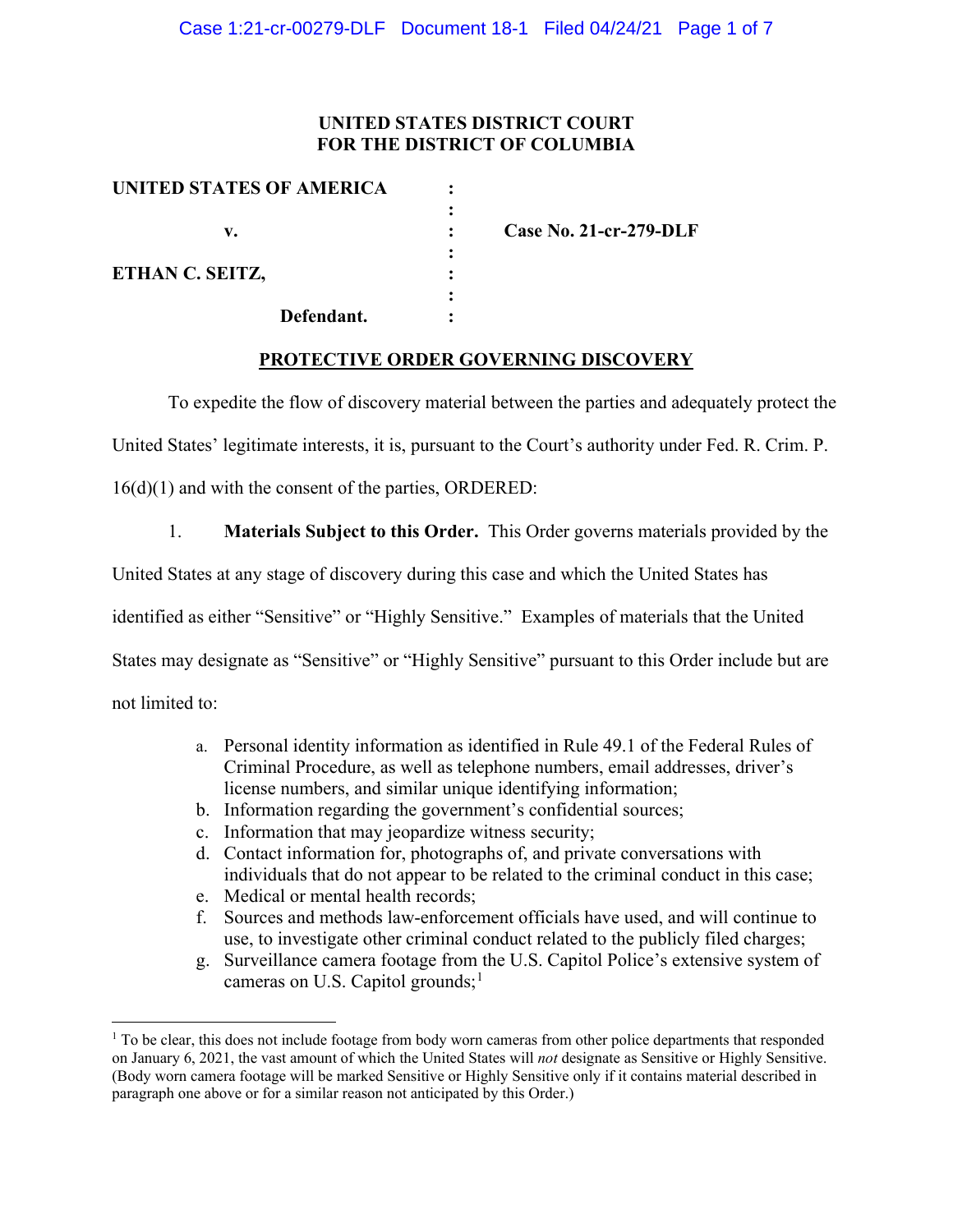- h. Repair estimates from the Architect of the Capitol;
- i. Materials designated as "security information" pursuant 2 U.S.C. §1979; and
- j. Tax returns or tax information.

This Order will not be used to designate materials as Sensitive or Highly Sensitive unless such designation is necessary for one of the reasons stated in this paragraph or for a similar reason not anticipated by this Order. The government agrees to make every effort to provide discovery in a manner that will allow for most discovery to be produced without such designations.

2. **Defendant.** Any reference to "Defendant" herein refers individually to each

defendant identified in the caption above.

3. **Legal Defense Team.** The "legal defense team" includes defense counsel

(defined as counsel of record in this case, including any post-conviction or appellate counsel)

and any attorneys, investigators, paralegals, support staff, and expert witnesses who are advising

or assisting defense counsel in connection with this case.

# 4. **Rules for the Handling of Sensitive and Highly Sensitive Materials.**

- a. **Limitations on Use.** Defendant and the legal defense team may use Sensitive and Highly Sensitive discovery materials solely in connection with the defense of this case and any other case connected to the events at the United States Capitol on January 6, 2021, including any post-conviction or appellate litigation, and for no other purpose, and in connection with no other proceeding, without further order of this Court.
- b. **Limitations on Dissemination.** No Sensitive or Highly Sensitive materials, or the information contained therein, may be disclosed to any persons other than Defendant, the legal defense team, or the person to whom the Sensitive or Highly Sensitive information solely and directly pertains or his/her counsel, without agreement of the United States or prior authorization from the Court.
- c. **Limitations on Reproduction.** Defendant, the legal defense team, and authorized persons shall not copy or reproduce the Sensitive or Highly Sensitive materials except in order to provide copies of the materials for use in connection with this case by Defendant, the legal defense team, the person to whom the Sensitive or Highly Sensitive information solely and directly pertains or his/her counsel, and other persons to whom the Court may authorize disclosure (collectively, "authorized persons").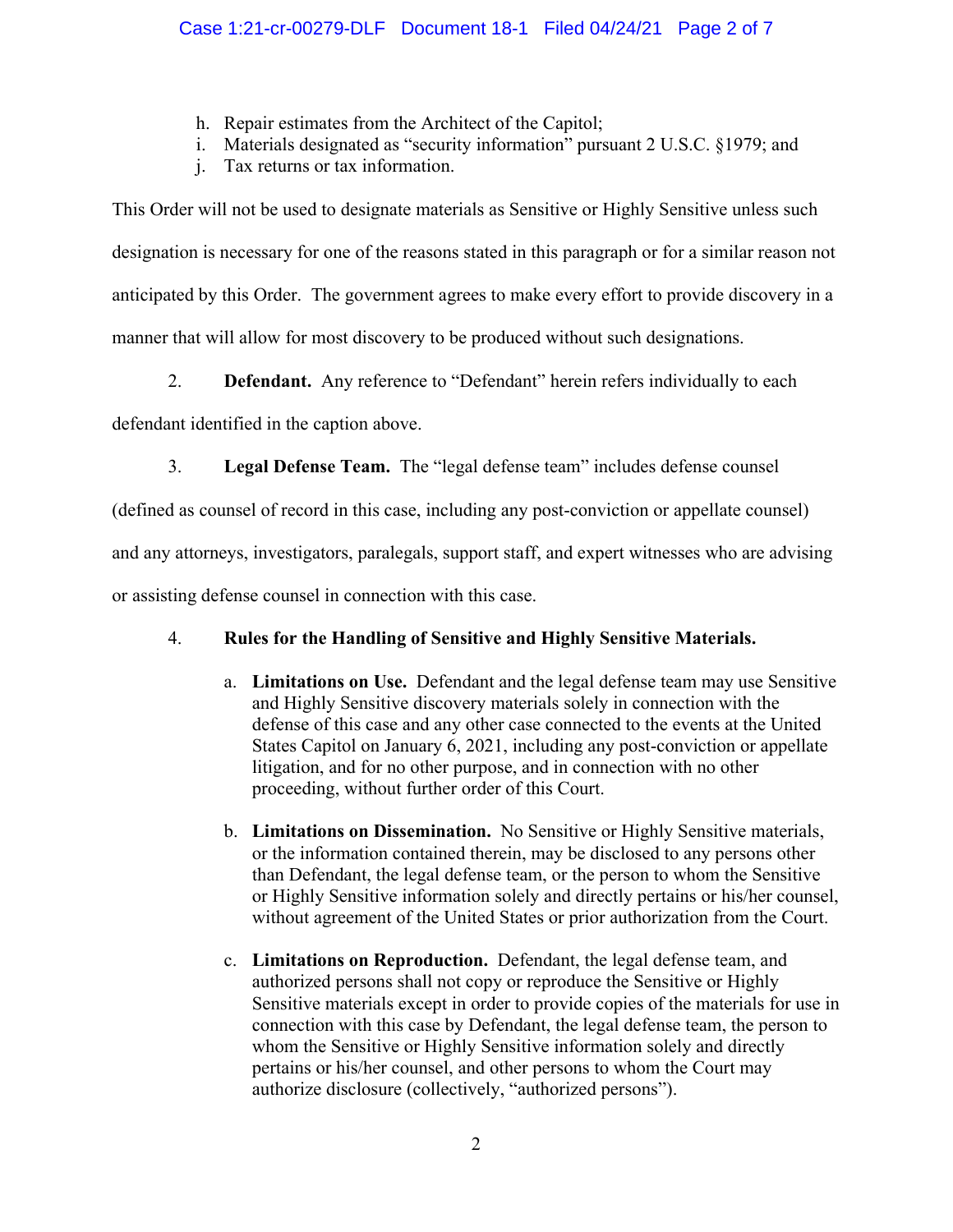If defense counsel provides Defendant access to Sensitive or Highly Sensitive materials, defense counsel must advise Defendant that Defendant may not record any personal identity information as identified in Rule 49.1 of the Federal Rules of Criminal Procedure or any telephone numbers, email addresses, driver's license numbers, and similar unique identifying information. By signing the attached affirmation, Defendant agrees not to do so.

Copies and reproductions, and any notes or records made in relation to the contents of the Sensitive and Highly Sensitive materials, are to be treated in the same manner as the original materials.

- d. **Court Filings.** Absent prior agreement by the parties or permission from the Court, no party shall disclose materials designated as Sensitive or Highly Sensitive in any public filing with the Court. Such materials shall be submitted under seal in accordance with Local Criminal Rule 49(f)(6). The Clerk of Court shall accept for filing under seal any filings made in compliance with that Rule and so marked by the parties pursuant to this Order.
- e. **Court Hearings.** The restrictions in this Order shall not limit either party in the use of the materials in judicial proceedings in this case. The procedures for use of designated Sensitive and Highly Sensitive materials during any hearing or the trial of this matter shall be determined by the parties and the Court in advance of the hearing or trial. No party shall disclose materials designated Sensitive or Highly Sensitive in open court without agreement by the parties that such materials may be disclosed in open court or prior authorization by the Court.

## 5. **Additional Rules for Handling of Sensitive Materials.** The following

additional terms apply to Sensitive materials:

a. **Storage.** Sensitive materials must be maintained in the custody and control of Defendant, the legal defense team, and authorized persons. This restriction shall not apply to the person to whom the Sensitive information solely and directly pertains or his/her attorney.

## 6. **Additional Rules for Handling of Highly Sensitive Materials.** The following

additional rules apply to Highly Sensitive materials:

a. **Additional Limitations on Dissemination.** Defense counsel may not provide a copy of Highly Sensitive materials to Defendant or permit Defendant to view such materials unsupervised by defense counsel or an attorney, investigator, paralegal, or support staff person employed by defense counsel.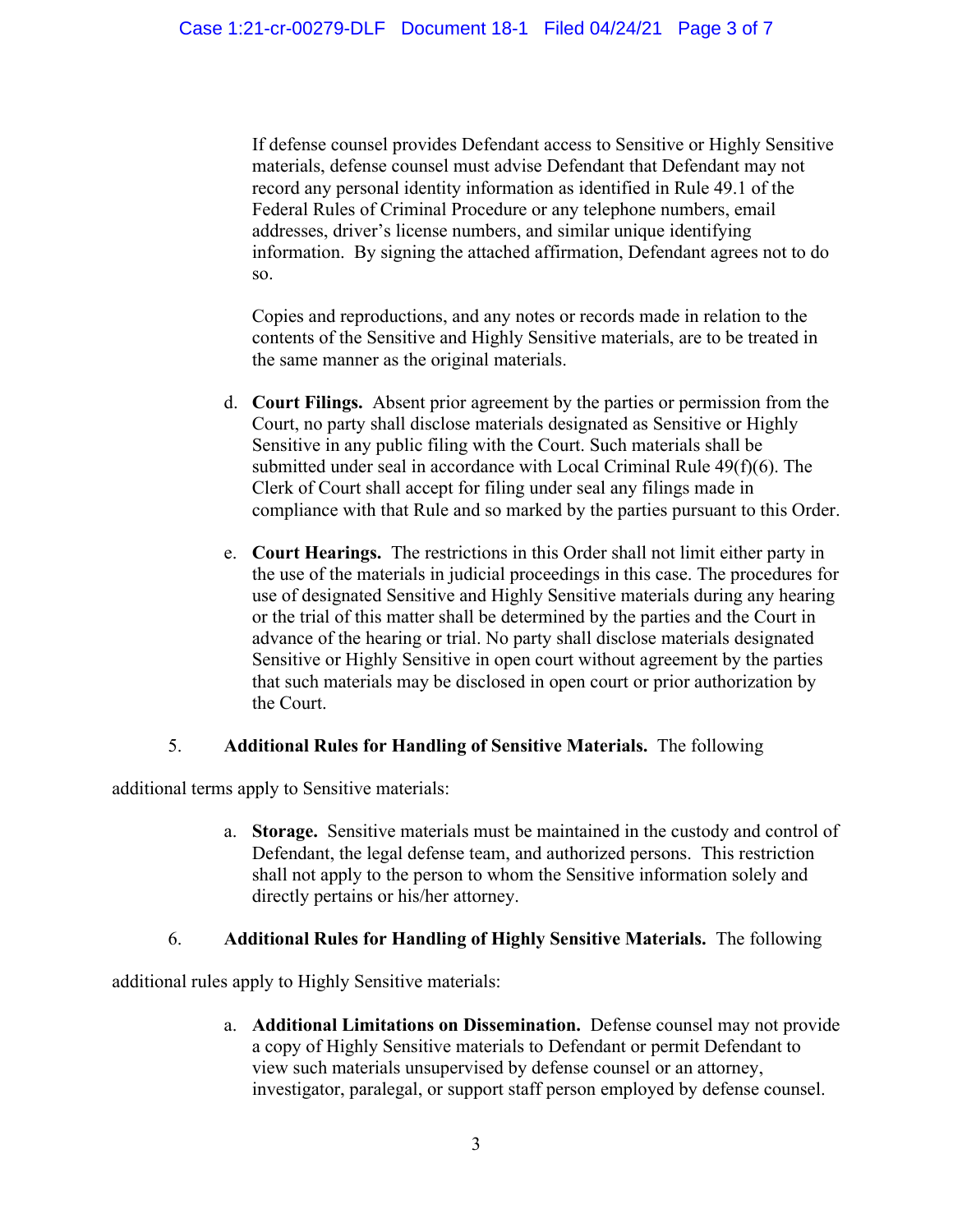The parties agree that defense counsel or an attorney, investigator, paralegal, or support staff person employed by defense counsel, may supervise Defendant by allowing access to Highly Sensitive materials through a cloudbased delivery system that permits Defendant to view the materials but does not permit Defendant the ability to download; provided that, prior to doing so, defense counsel first provides notice to the United States and allow the United States to file an objection with the Court if no agreement is reached.

- b. **Additional Limitations on Reproduction.** Counsel agrees that prior to showing materials to Defendant designated as Highly Sensitive, counsel or an attorney, investigator, paralegal, or support staff person employed by defense counsel will read Defendant the relevant parts of this Order, and remind Defendant of the consequences of violating the Order. If Defendant takes notes regarding Highly Sensitive materials, counsel or an attorney, investigator, paralegal, or support staff person employed by defense counsel must take reasonable steps to determine whether Defendant has copied any personal identity information as identified in Rule 49.1 of the Federal Rules of Criminal Procedure or any telephone numbers, email addresses, driver's license numbers, and similar unique identifying information.
- c. **Storage.** Highly Sensitive materials must be maintained in the custody and control of the legal defense team and authorized persons. This restriction shall not apply to the person to whom the Highly Sensitive information solely and directly pertains or his/her attorney.

7. **Viewing by Incarcerated Defendants.** If Defendant is in the custody of the

United States Marshals Service, defense counsel is authorized to provide a copy of discovery materials to the appropriate point of contact so that the defendant can view the discovery materials, subject to the terms of this Order.

8. **Disputes.** The parties shall make a good faith effort to resolve any dispute about a sensitivity designation before requesting the Court's intervention. The United States may agree to remove or reduce a sensitivity designation without further order of this Court. Whenever the redaction of specified information will resolve the basis for which a sensitivity designation was applied, the United States will agree to redaction, and such redaction will render the materials no longer subject to this Order. Any agreement to reduce or remove a sensitivity designation or to redact specific information shall be memorialized in writing.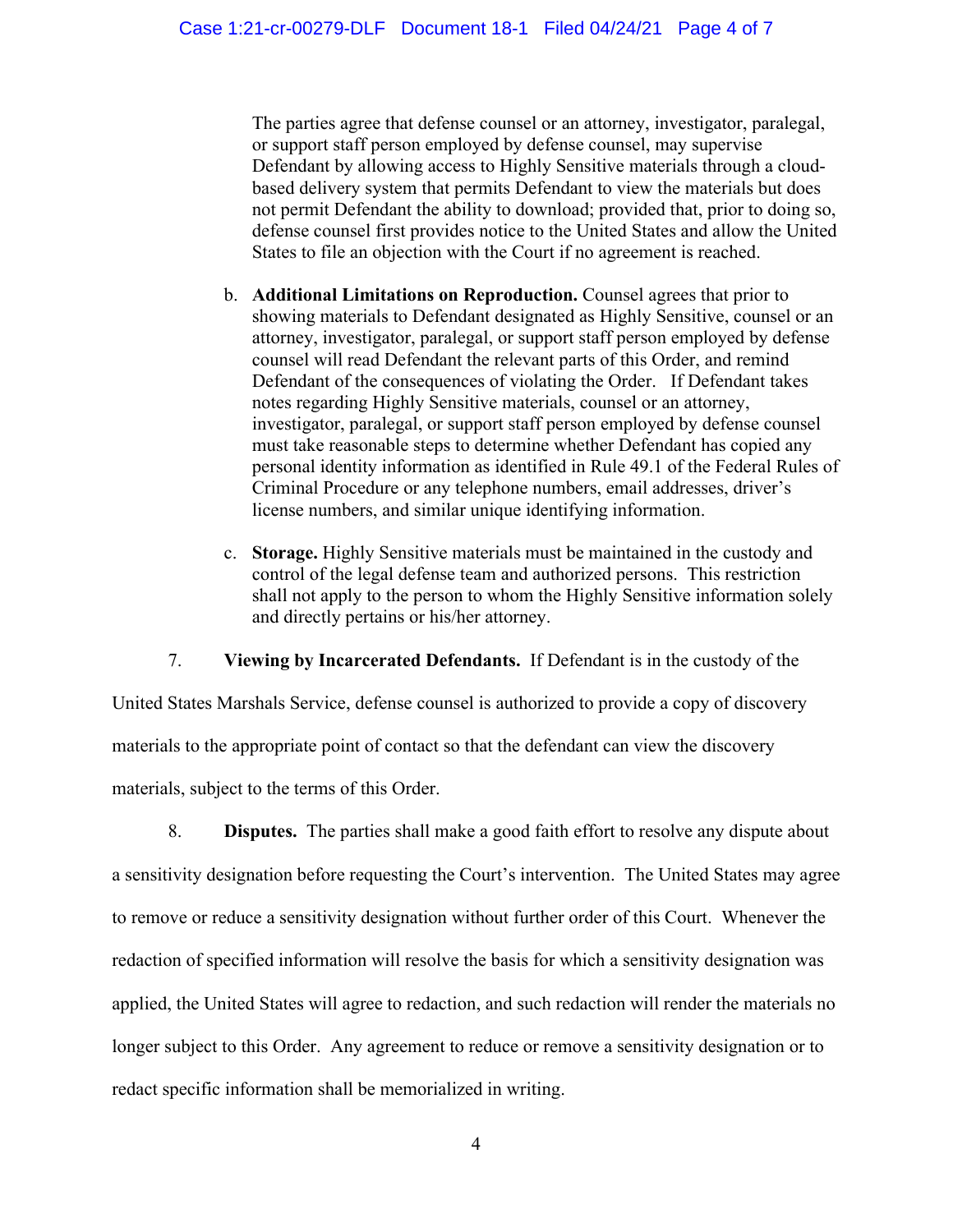#### Case 1:21-cr-00279-DLF Document 18-1 Filed 04/24/21 Page 5 of 7

9. **Modification Permitted.** Nothing in this Order shall prevent any party from seeking modification of this Order nor prevent the defense from contesting a sensitivity designation. The parties agree that the burden of demonstrating the need for a protective order remains with the government at all times.

10. **Failure not Waiver.** The failure by the United States to designate any materials as Sensitive or Highly Sensitive upon disclosure shall not constitute a waiver of the United States' ability to later designate the materials as Sensitive or Highly Sensitive but the government must separately identify and memorialize the changed status of those materials in writing.

11. **Automatic Exclusions from this Order.** This Order does not apply to materials that:

- a. Are, or later become, part of the public court record, including materials that have been received in evidence in this or other public trials or hearings;
- b. Were derived directly from Defendant or that pertain solely to Defendant. Examples of such materials include Defendant's own financial records, telephone records, digital device downloads, social media records, electronic communications, arrest records, and statements to law enforcement; <sup>2</sup> and
- c. Materials that the defense obtains by means other than discovery.
- 12. **Government's Discovery Obligations.** Nothing in this Order modifies the

United States' obligations at any stage of discovery in this case pursuant to Federal Rules of

Criminal Procedure 16 and 26.2, Local Criminal Rule 5.1, 18 U.S.C. § 3500 (the Jencks Act),

and the government's general obligation to produce exculpatory and impeachment information in

criminal cases.

 $2$  Discoverable materials that were derived directly from Defendant or that pertain solely to Defendant are exempt from this Order regardless of whether the United States has designated any such materials as "Sensitive" or "Highly Sensitive" because the same materials are being provided or made available to co-defendants or other persons charged in connection with the events at the United States Capitol on January 6, 2021.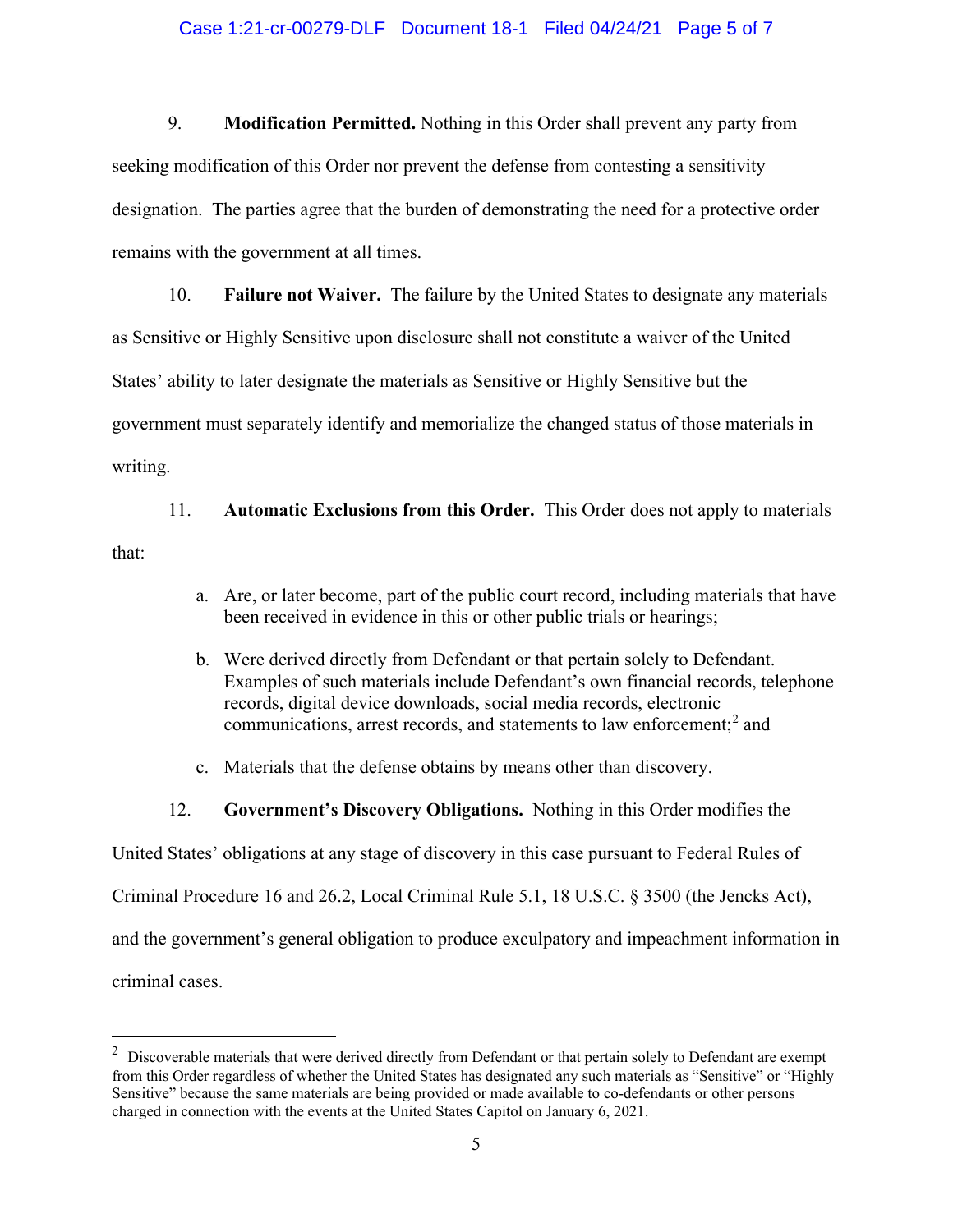#### Case 1:21-cr-00279-DLF Document 18-1 Filed 04/24/21 Page 6 of 7

13. **Defense Counsel's Obligations.** Defense counsel must provide a copy of this Order to, and review the terms of this Order with, members of the legal defense team, Defendant, and any other person, before providing them access to Sensitive or Highly Sensitive materials. Defense counsel must obtain a fully executed copy of Attachment A before providing Defendant access to Sensitive or Highly Sensitive materials, and must file a copy with the Court within one week of execution.

14. **No Ruling on Discoverability or Admissibility**. This Order does not constitute a ruling on the question of whether any particular material is properly discoverable or admissible and does not constitute any ruling on any potential objection to the discoverability or admissibility of any material.

15. **Duration.** The terms of this Order shall remain in effect after the conclusion of this case and the parties shall be bound by it unless otherwise ordered by the Court.

**SO ORDERED** this \_\_\_\_\_ day of \_\_\_\_\_\_\_\_\_\_, 2021.

HONORABLE DABNEY L. FRIEDRICH United States District Judge

\_\_\_\_\_\_\_\_\_\_\_\_\_\_\_\_\_\_\_\_\_\_\_\_\_\_\_\_\_\_\_\_\_\_\_\_\_